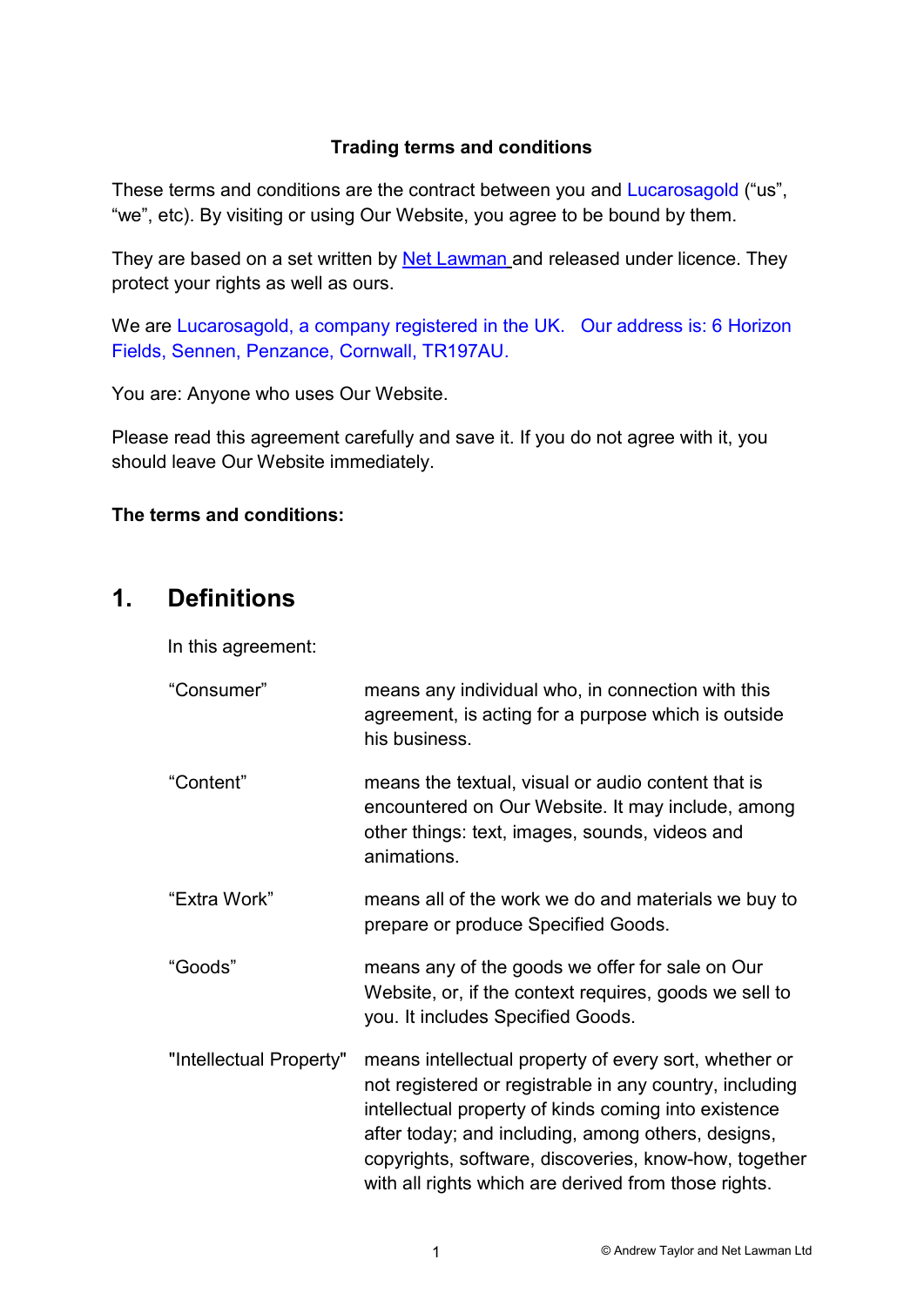| "Post"            | means display, exhibit, publish, distribute, transmit<br>and/or disclose information, Content and/or other<br>material on to Our Website, and the phrases "Posted"<br>and "Posting" shall be interpreted accordingly. |
|-------------------|-----------------------------------------------------------------------------------------------------------------------------------------------------------------------------------------------------------------------|
| "Specified Goods" | means Goods which have been subject to work or<br>process to your specific order.                                                                                                                                     |
| "Our Website"     | means any website of ours, and includes all web<br>pages controlled by us.                                                                                                                                            |

#### 2. Interpretation

Unless the context clearly requires otherwise, the interpretation of this agreement shall be subject to the matters listed below.

- 2.1. a reference to one gender shall include any or all genders and a reference to the singular may be interpreted where appropriate as a reference to the plural and vice versa.
- 2.2. a reference to a person includes a human individual, a corporate entity and any organisation which is managed or controlled as a unit.
- 2.3. the headings to the paragraphs of this agreement are inserted for convenience only and do not affect the interpretation.
- 2.4. in the context of permission, "may not" in connection with an action of yours, means "must not".
- 2.5. any agreement by either party not to do or omit to do something includes an obligation not to allow some other person to do or omit to do that same thing.
- 2.6. a reference to an act or regulation includes new law of substantially the same intent as the act or regulation referred to.
- 2.7. in any indemnity, a reference to costs or expenses shall be construed as including the estimated cost of management time of the indemnified party.
- 2.8. these terms and conditions apply to all supplies of Goods by us to you. They prevail over any terms proposed by you.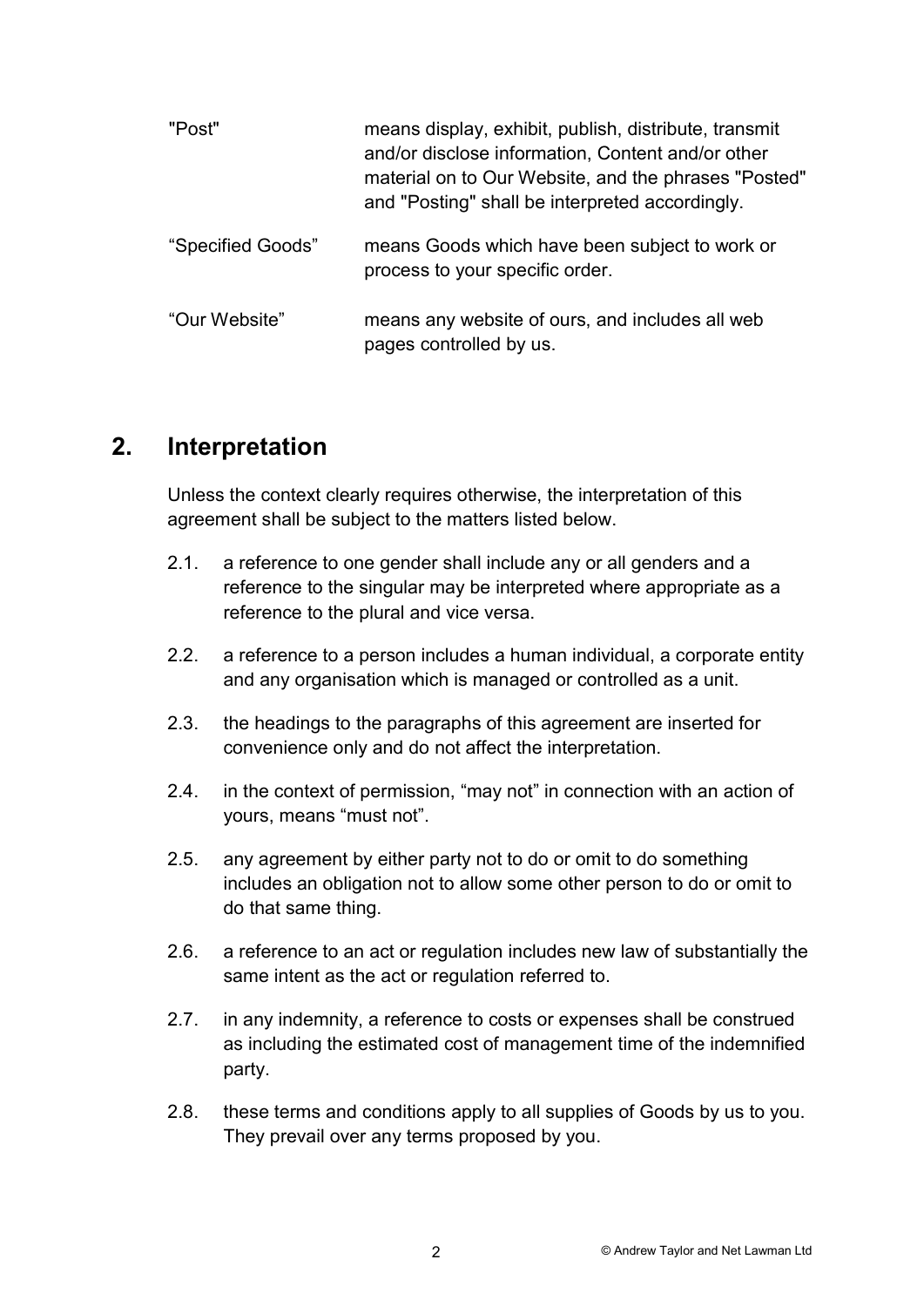## 3. Our contract with you

- 3.1. This agreement contains the entire agreement between the parties and supersedes all previous agreements and understandings between the parties.
- 3.2. Each party acknowledges that, in entering into this agreement, he does not rely on any representation, warranty, information or document or other term not forming part of this agreement.
- 3.3. If you use Our Website in any way and make an order on behalf of another person you warrant that you have full authority to do so and you accept personal responsibility for every act or omission by you.
- 3.4. Because we rely on our suppliers, we do not guarantee that Goods advertised on Our Website are available.
- 3.5. We may change these terms from time to time. The terms that apply to you are those posted here on Our Website on the day you order Goods. We advise you to print a copy for your records.
- 3.6. The price of Goods may be changed by us at any time. We will never change a price so as to affect the price charged to you at the time when you buy those Goods.
- 3.7. If in future, you buy Goods from us under any arrangement which does not involve your payment via Our Website, these terms still apply so far as they can be applied.

# 4. Acceptance of your order

- 4.1. This paragraph applies to Goods which you buy from us as advertised, without change to your specific requirements.
- 4.2. Your order is an offer to buy from us.
- 4.3. At any time before the Goods are despatched, we may decline to supply the Goods to you without giving any reason.
- 4.4. If we do not have all of the Goods you order in stock, we will offer you alternatives. If this happens you may:
	- 4.4.1 accept the alternatives we offer;
	- 4.4.2 cancel all or part of your order.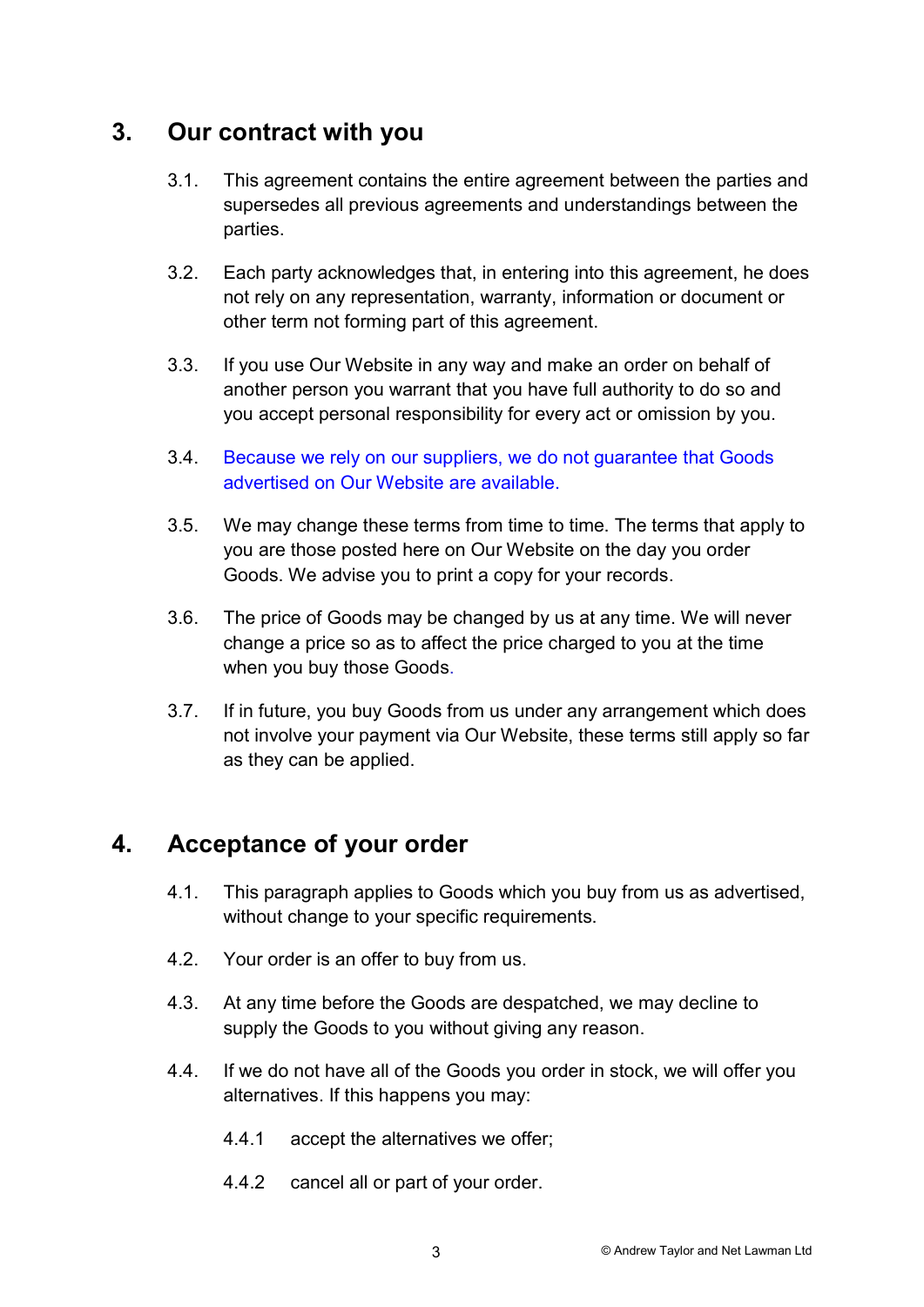## 5. Prices

- 5.1. Prices of Goods are shown on Our Website.
- 5.2. It is possible that the price may have increased from that posted on Our Website. If that happens, we will not dispatch the Goods until you have confirmed that you wish to buy at the new price.
- 5.3. Prices include UK value added tax.

### 6. Payment

- 6.1. Bank charges by the receiving bank on payments to us will be borne by us. All other charges relating to payment in a currency other than Pounds Sterling will be borne by you.
- 6.2. Any information given by us in relation to exchange rates are approximate only and may vary from time to time.
- 6.3. If, by mistake, we have under-priced Goods, we will not be liable to supply those Goods to you at the stated price, provided that we notify you before we dispatch it to you.
- 6.4. The price of the Goods does not include the delivery charge which will be charged at the rates applicable at the date you place your order and which will be displayed on a page of Our Website before we ask you to pay.
- 6.5. If we owe you money (for this or any other reason), we will credit your credit or debit card as soon as reasonably practicable but in any event no later than 28 days from the date when we accept that repayment is due.

# 7. Security of your credit card

We take care to make Our Website safe for you to use.

- 7.1. Card payments are not processed through pages controlled by us. We use one or more online payment service providers who will encrypt your card or bank account details in a secure environment.
- 7.2. If you have asked us to remember your credit card details in readiness for your next purchase or subscription, we will securely store your payment details on our systems.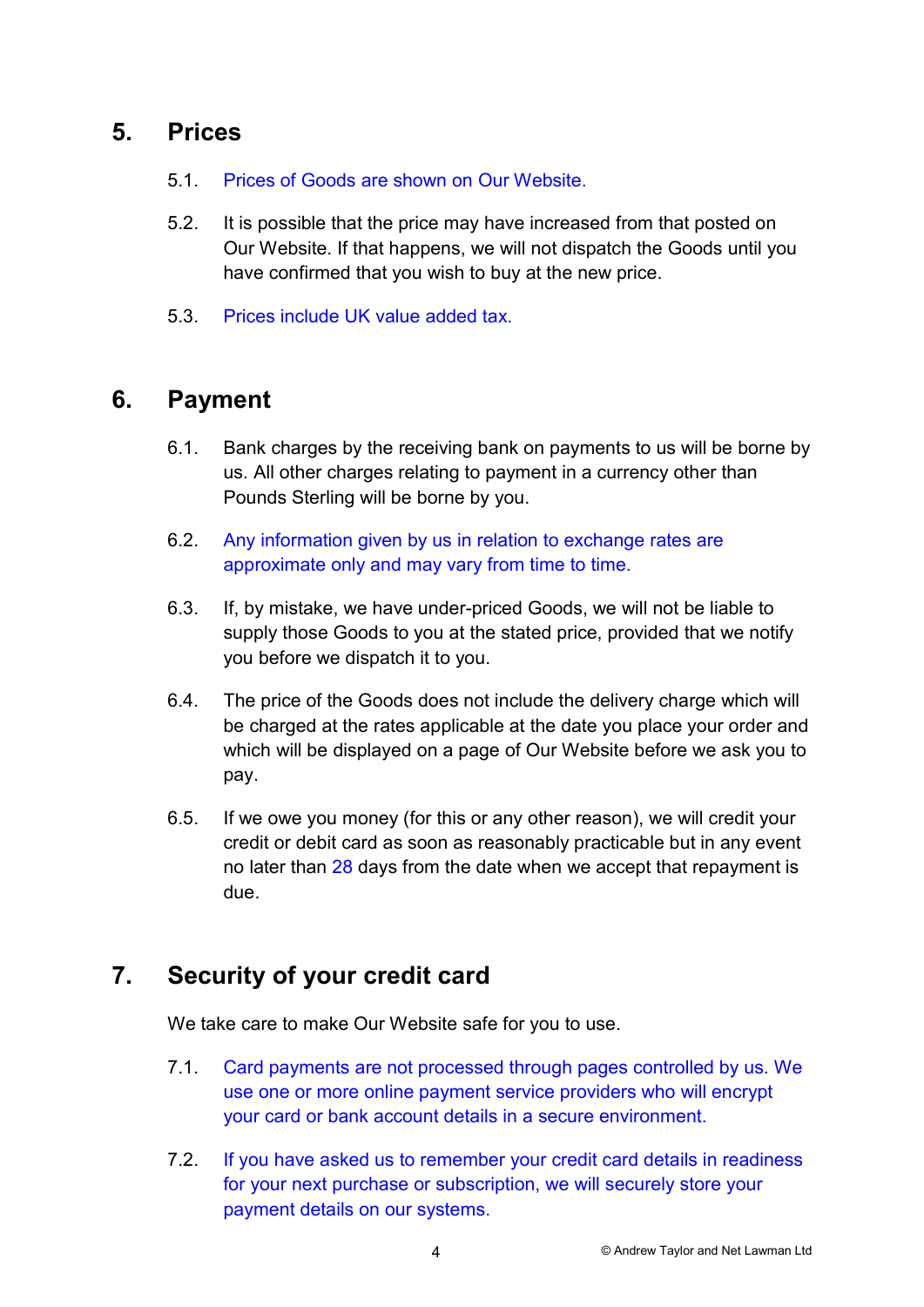# 8. Cancellation and refunds

Please note that this paragraph does not apply to any Specified Goods you order through Our Website.

This and the following paragraph apply if you buy as a consumer as defined in the Consumer Contracts (Information, Cancellation and Additional Charges) Regulations 2013. Provided the Regulations apply to the transaction concerned, then the following terms apply to the contract.

- 8.1. We now inform you that information relating to all aspects of our Goods is not in this document but in our marketing material, whether that is in the medium of Our Website or in hard copy.
- 8.2. The following rules apply to cancellation of your order:
	- 8.2.1 If you have ordered Goods, and received them, you may cancel your order at any time within 14 days of the date you received them. You must tell us that you wish to cancel. You must also send the Goods back to us within that same 14 day period. Please note that this does not apply to earrings or to bespoke commissions, which are non-refundable.
	- 8.2.2 We will return your money subject to the following conditions:
		- 8.2.2.1 we receive the Goods in a condition in which we can re-sell them at full price, in new condition, with labels and packaging intact.
		- 8.2.2.2 you comply with our procedure for returns and refunds. We cannot return your money unless we know who sent them.
- 8.3. The option to cancel your order is not available:
	- 8.3.1 if you purchase goods which relate to health or hygiene (eg earrings) or which cannot be re-sold for some other reason (eg bespoke commissions).
- 8.4. You are responsible for the cost of returning the Goods. We have no obligation to refund to you, your cost of re-packing and returning the Goods.
- 8.5. In any of the above scenarios, we will return your money within 28 days.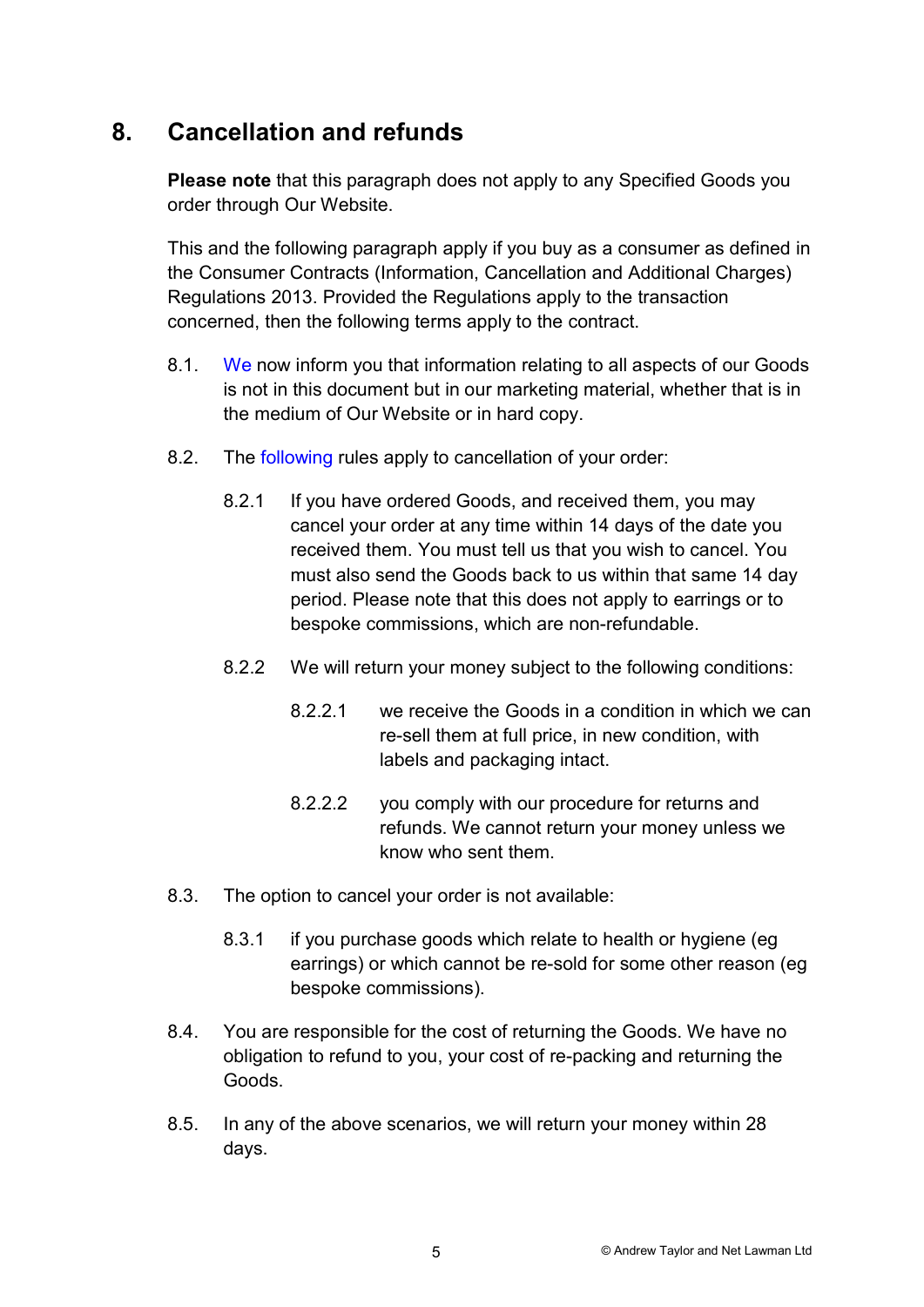# 9. Liability for subsequent defects

- 9.1. Please examine the Goods received from us immediately you receive them. If you do not tell us of any defect or problem within 14 days of receipt of the Goods, we shall assume that you have accepted them.
- 9.2. The procedure to return the faulty Goods is as follows:
	- 9.2.1 the Goods must be returned to us as soon as any defect is discovered but not later than six months from receipt by you.
	- 9.2.2 please follow the returns procedure which we will send to you as soon as you notify us that you wish to return them.
- 9.3. We will return your money subject to the following conditions:
	- 9.3.1 we receive the Goods with labels and packaging intact.
	- 9.3.2 you comply with our returns procedure. We cannot return your money unless we know who sent them.
	- 9.3.3 you tell us clearly what is the fault you complain of, when it first became apparent, and other information to enable us to identify or reproduce it.
- 9.4. If any defect is found, then we shall:
	- 9.4.1 repair or replace the Goods, or
	- 9.4.2 refund the full cost you have paid including the cost of returning the Goods.

## 10. Delivery

- 10.1. Goods are delivered within 2-60 days from the day you place an order to purchase the Goods, depending on the designer and the lead time specified.
- 10.2. Delivery of Goods will be made by the carrier to the address stipulated in your order. You must ensure that someone is present to accept delivery.
- 10.3. We may deliver the Goods in instalments if they are not all available at the same time for delivery.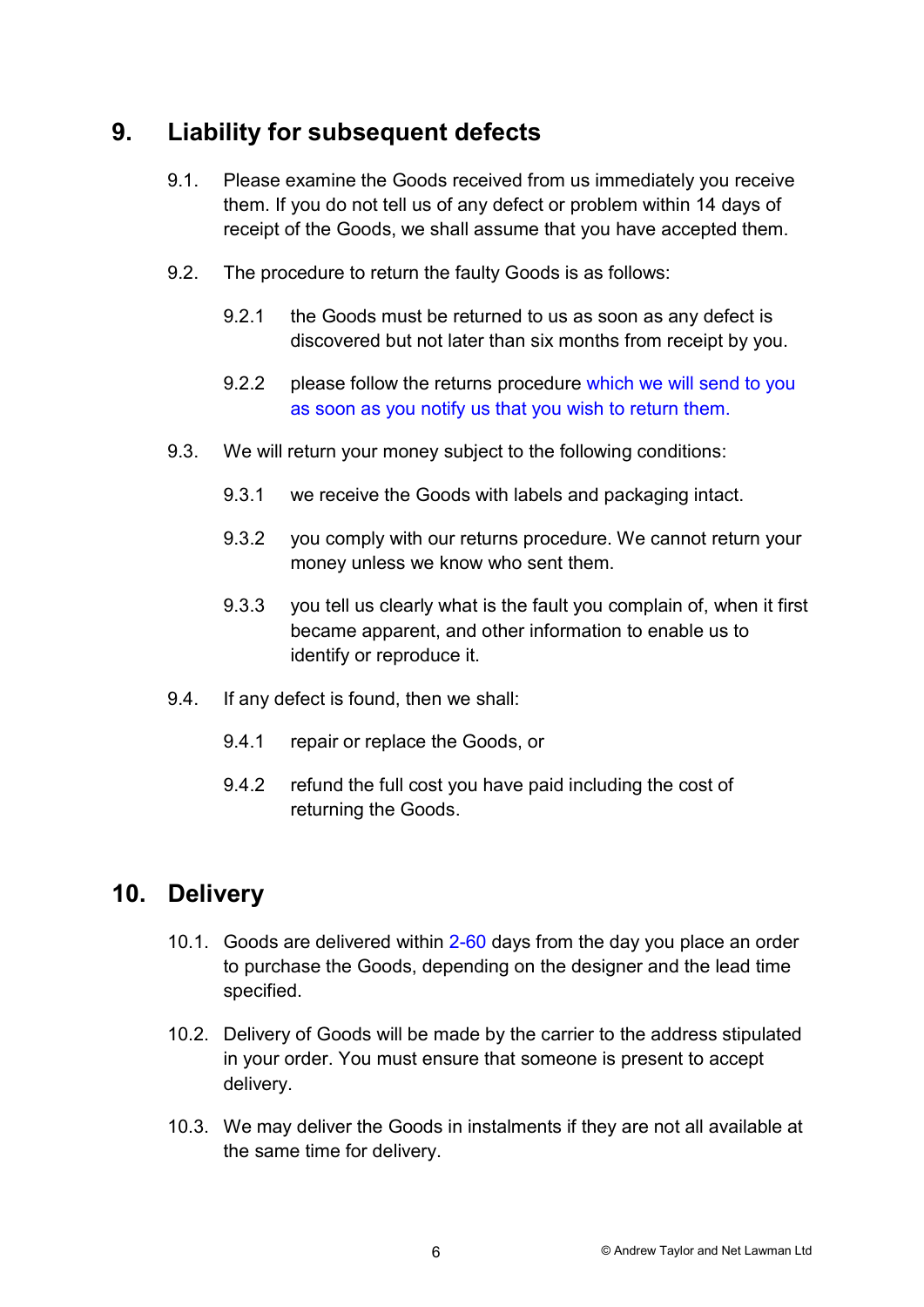- 10.4. Goods are sent at our risk until signed for by you or by any other person at the address you have given to us.
- 10.5. Goods are sent by post. We will send you a message by email to tell you when we have despatched your order.
- 10.6. All Goods must be signed for on delivery by an adult aged 18 years or over. If no one of that age is at the address when the delivery is attempted the Goods may be retained by the driver.
- 10.7. If we agree with you to deliver on a particular day or at a particular time, we will do our best to comply. But no time given is to be treated as contractual. So we are not liable to you for any expense or inconvenience you incur on account of delayed delivery or nondelivery.
- 10.8. Some Goods will be delivered direct from the manufacturer who will contact you to arrange delivery. When delivery of the Goods has been arranged directly with the manufacturer, you will be subject to the manufacturer's delivery policy.
- 10.9. Time for delivery specified on the order, if any, is an estimate only and time shall not be of the essence.

## 11. Foreign taxes and duties

- 11.1. If you are not in the UK, we have no knowledge of, and no responsibility for, the laws in your country.
- 11.2. You are responsible for purchasing Goods which you are lawfully able to import and for the payment of import duties and taxes of any kind levied in your country.

## 12. How we handle your Content

- 12.1. Our privacy policy is strong and precise. It complies fully with the Data Protection Act 2018.
- 12.2. If you Post Content to any public area of Our Website it becomes available to the public domain. We have no control who sees it nor what anyone does with it.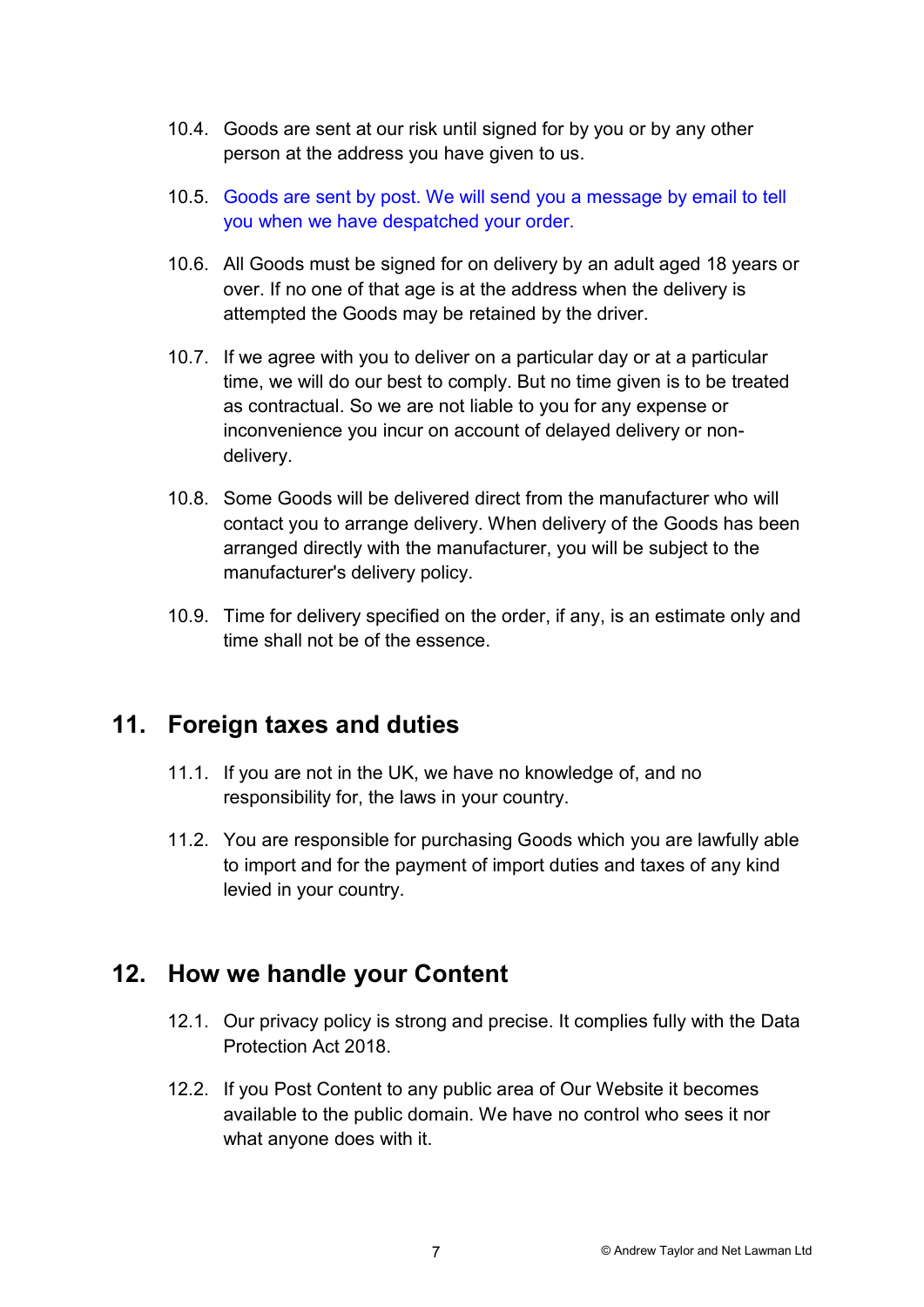- 12.3. You now irrevocably authorise us to publish feedback, comments and ratings about your activity through Our Website, even though it may be defamatory or critical.
- 12.4. Posting Content of any sort does not change your ownership of the copyright in it. We have no claim over it and we will not protect your rights for you.
- 12.5. You understand that you are personally responsible for your breach of someone else's intellectual property rights, defamation, or any law, which may occur as a result of any Content having been Posted by you;
- 12.6. You accept all risk and responsibility for determining whether any Content is in the public domain and not confidential.
- 12.7. Please notify us of any security breach or unauthorised use of your account.

## 13. Restrictions on what you may Post to Our Website

We invite you to Post Content to Our Website in several ways and for different purposes. We have to regulate your use of Our Website to protect our business and our staff, to protect other users of Our Website and to comply with the law. These provisions apply to all users of Our Website.

We do not undertake to moderate or check every item Posted, but we do protect our business vigorously. If we believe Content Posted breaches the law, we shall co-operate fully with the law enforcement authorities in whatever ways we can.

You agree that you will not use or allow anyone else to use Our Website to Post Content or undertake any activity which is or may:

- 13.1. be unlawful, or tend to incite another person to commit a crime;
- 13.2. consist in commercial audio, video or music files;
- 13.3. be sexually explicit or pornographic;
- 13.4. be likely to deceive any person or be used to impersonate any person, or to misrepresent your identity, age or affiliation with any person;
- 13.5. give the impression that it emanates from us or that you are connected with us or that we have endorsed you or your business;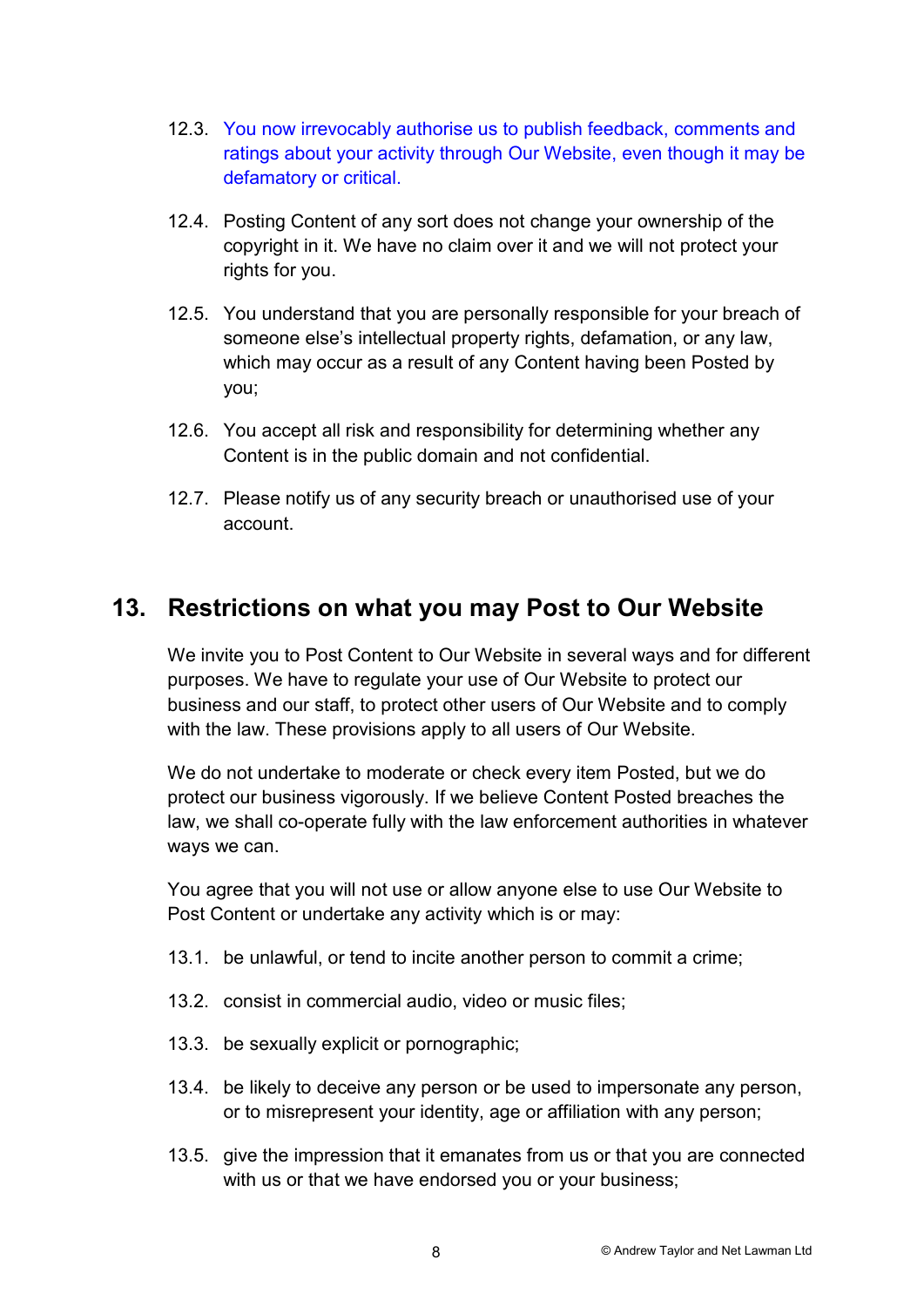- 13.6. be made on behalf of some other person, or impersonate another person;
- 13.7. request or collect passwords or other personal information from another user without his permission, nor Post any unnecessary personal information about yourself;
- 13.8. be used to sell any goods or services or for any other commercial use not intended by us, for yourself or for any other person. Examples are: sending private messages with a commercial purpose, or collecting information with the intention of passing it to a third party for his commercial use;
- 13.9. include anything other than words (i.e. you will not include any symbols or photographs) except for a photograph of yourself in your profile in such place as we designate;
- 13.10. link to any of the material specified in this paragraph;
- 13.11. use distribution lists that include people who have not given specific permission to be included in such distribution process;
- 13.12. send age-inappropriate communications or Content to anyone under the age of 18.

# 14. Your Posting: restricted content

In connection with the restrictions set out below, we may refuse or edit or remove a Posting which does not comply with these terms.

In addition to the restrictions set out above, a Posting must not contain:

- 14.1. hyperlinks, other than those specifically authorised by us;
- 14.2. keywords or words repeated, which are irrelevant to the Content Posted.
- 14.3. the name, logo or trademark of any organisation other than yours.
- 14.4. inaccurate, false, or misleading information;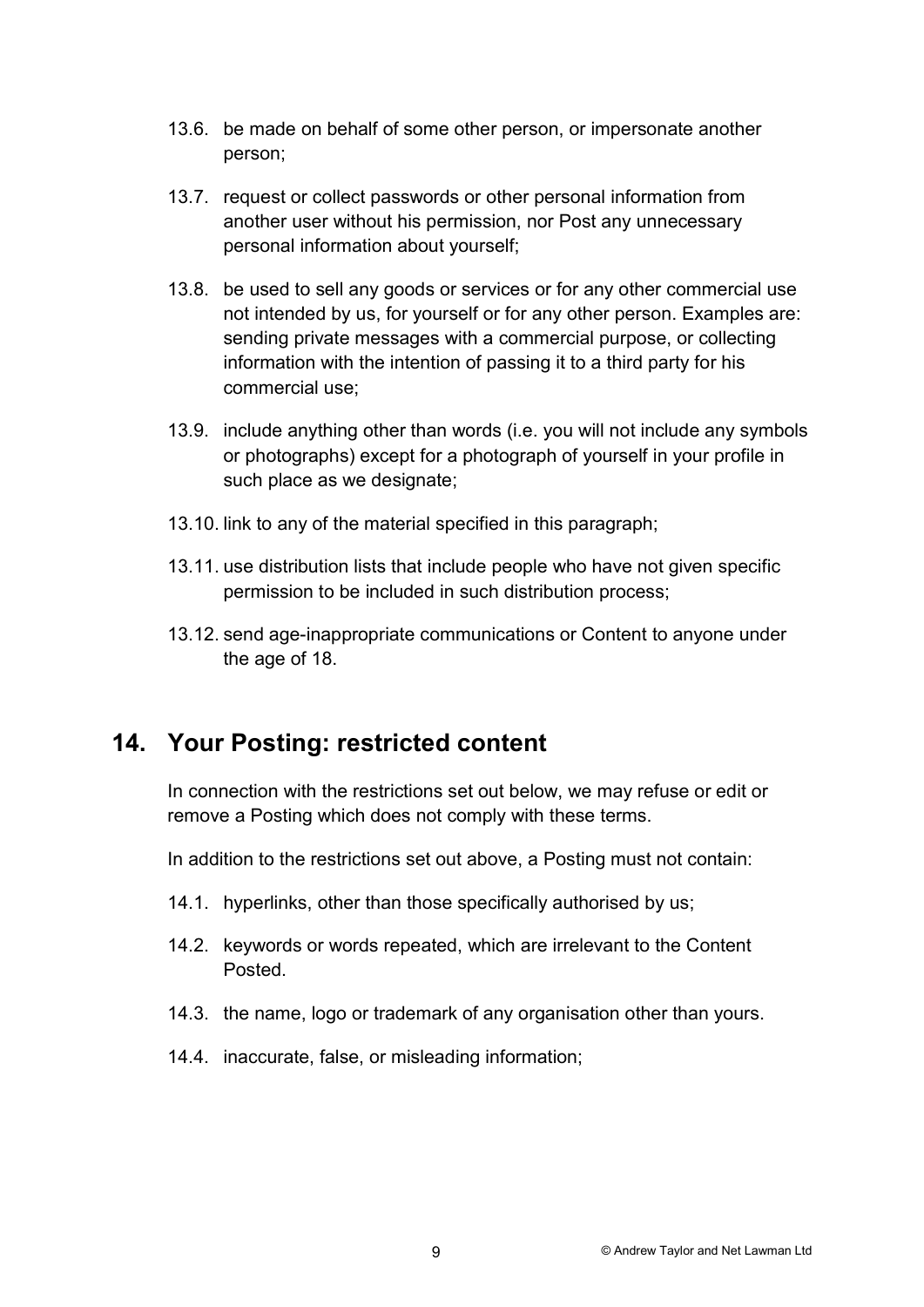## 15. Removal of offensive Content

- 15.1. For the avoidance of doubt, this paragraph is addressed to any person who comes on Our Website for any purpose.
- 15.2. We are under no obligation to monitor or record the activity of any user of Our Website for any purpose, nor do we assume any responsibility to monitor or police Internet-related activities. However, we may do so without notice to you and without giving you a reason.
- 15.3. If you are offended by any Content, the following procedure applies:
- 15.4. your claim or complaint must be submitted to us in the form available on Our Website, or contain the same information as that requested in our form. It must be sent to us by post or email.
	- 15.4.1 we shall remove the offending Content as soon as we are reasonably able;
	- 15.4.2 after we receive notice of a claim or complaint, we shall investigate so far as we alone decide;
	- 15.4.3 we may re-instate the Content about which you have complained or we may not.
- 15.5. In respect of any complaint made by you or any person on your behalf, whether using our form of complaint or not, you now irrevocably grant to us a licence to publish the complaint and all ensuing correspondence and communication, without limit.
- 15.6. you now agree that if any complaint is made by you frivolously or vexatiously you will repay us the cost of our investigation including legal fees, if any.

# 16. Security of Our Website

If you violate Our Website we shall take legal action against you.

You now agree that you will not, and will not allow any other person to:

- 16.1. modify, copy, or cause damage or unintended effect to any portion of Our Website, or any software used within it.
- 16.2. link to Our Website in any way that would cause the appearance or presentation of the site to be different from what would be seen by a user who accessed the site by typing the URL into a standard browser;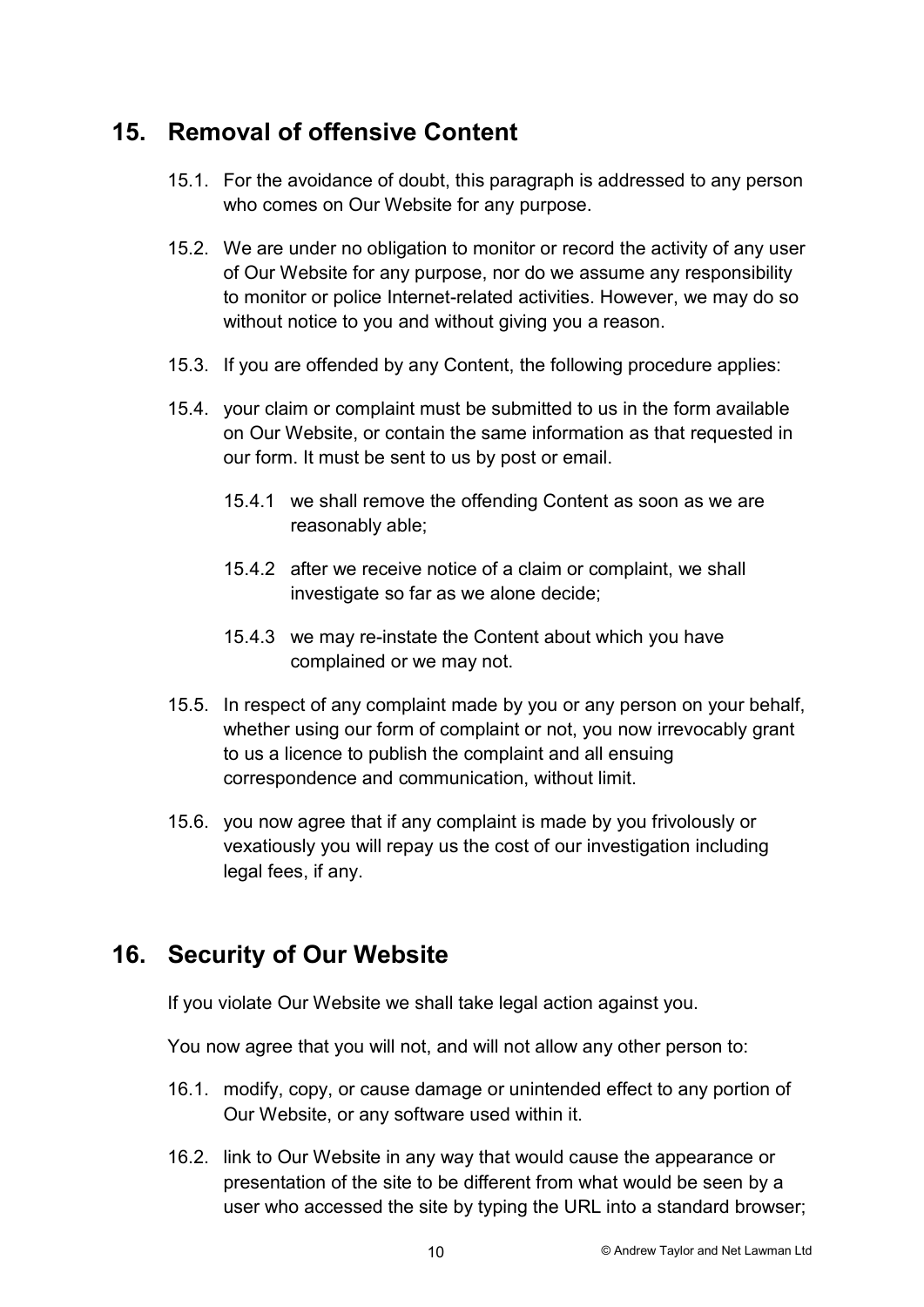- 16.3. download any part of Our Website, without our express written consent;
- 16.4. collect or use any product listings, descriptions, or prices;
- 16.5. collect or use any information obtained from or about Our Website or the Content except as intended by this agreement;
- 16.6. aggregate, copy or duplicate in any manner any of the Content or information available from Our Website, other than as permitted by this agreement or as is reasonably necessary for your use of Our Website;
- 16.7. share with a third party any login credentials to Our Website;
- 16.8. Despite the above terms, we now grant a licence to you to:
	- 16.8.1 create a hyperlink to Our Website for the purpose of promoting an interest common to both of us. You can do this without specific permission. This licence is conditional upon your not portraying us or any product or service in a false, misleading, derogatory, or otherwise offensive manner. You may not use any logo or other proprietary graphic or trademark of ours as part of the link without our express written consent.
	- 16.8.2 you may copy the text of any page for your personal use in connection with the purpose of Our Website.

#### 17. Disclaimers

- 17.1. The law differs from one country to another. This paragraph applies to sales throughout the EU.
- 17.2. All implied conditions, warranties and terms are excluded from this agreement. If in any jurisdiction an implied condition, warrant or term cannot be excluded, then this sub paragraph shall be deemed to be reduced in effect, only to the extent necessary to release that specific condition, warranty or term.
- 17.3. We make no representation or warranty for:
	- 17.3.1 any implied warranty or condition as to merchantability or fitness of the Goods for a particular purpose;
	- 17.3.2 the adequacy or appropriateness of the Goods for your purpose.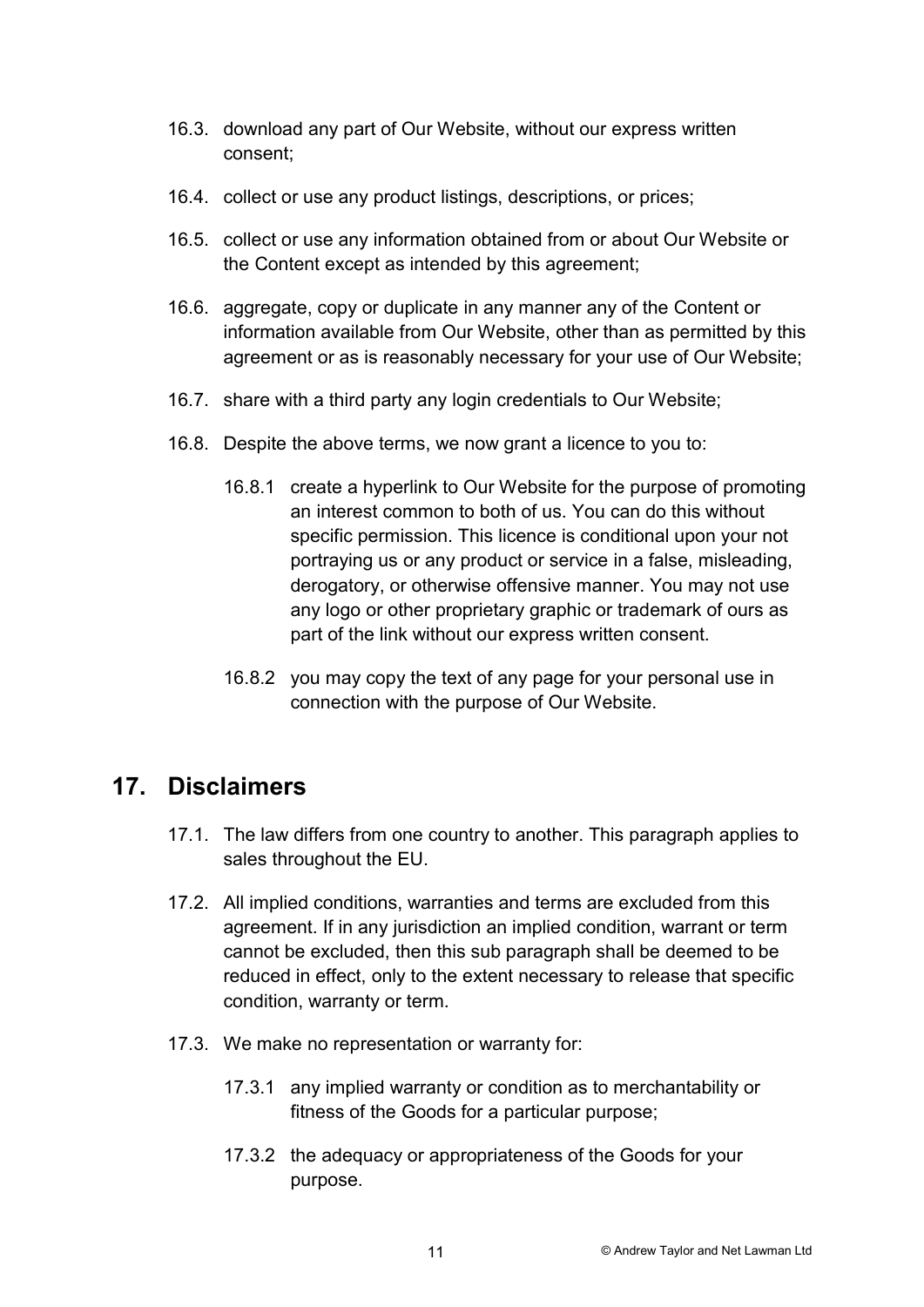- 17.4. We claim no expert knowledge in any subject. We disclaim any obligation or liability to you arising directly or indirectly from information you take from Our Website.
- 17.5. You agree that in any circumstances when we may become liable to you, the limit of our liability is the amount you have paid us in the immediately preceding 12 month period for the Goods concerned.
- 17.6. We shall not be liable to you for any loss or expense which is:
	- 17.6.1 indirect or consequential loss; or
	- 17.6.2 economic loss or other loss of turnover, profits, business or goodwill, even if such loss was reasonably foreseeable or we knew you might incur it.
- 17.7. This paragraph (and any other paragraph which excludes or restricts our liability) applies to our directors, officers, employees, subcontractors, agents and affiliated companies (who may enforce this provision under the Contracts (Rights of Third Parties) Act 1999 / Contracts (Rights of Third Parties) (Scotland) Act 2017, as well as to us.

# 18. Your account with us

- 18.1. You agree that you have provided, and will continue to provide accurate, up to date, and complete information about yourself. We need this information to provide you with the Goods.
- 18.2. If you use the website, you are responsible for maintaining the confidentiality of your account and password and for preventing any unauthorised person from using your computer.
- 18.3. You agree to accept responsibility for all activities that occur under your account or password. You should tell us immediately if you believe some person has accessed your account without your authority and also log in to your account and change your password.

# 19. Indemnity

You agree to indemnify us against all costs, claims and expense arising directly or indirectly from:

19.1. your failure to comply with the law of any country;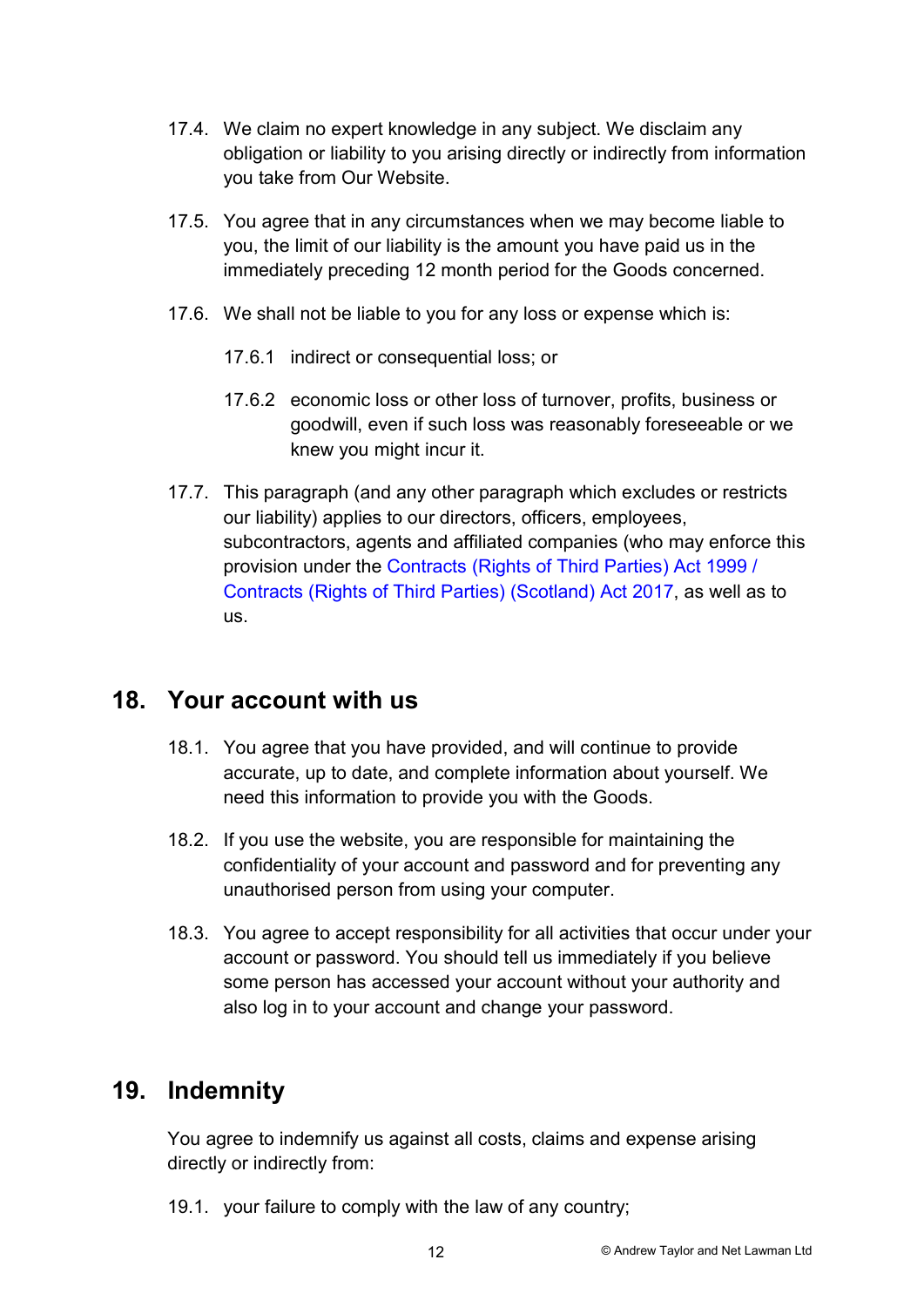- 19.2. your breach of this agreement;
- 19.3. any act, neglect or default by any agent, employee, licensee or customer of yours;
- 19.4. a contractual claim arising from your use of the Goods;
- 19.5. a breach of the intellectual property rights of any person.

## 20. Dispute resolution

In this paragraph the term "ADR Provider" means an approved body under the Alternative Dispute Resolution for Consumer Dispute Regulations 2015.

The following terms apply in the event of a dispute between the parties:

- 20.1. If you are not happy with our services or have any complaint then you must tell us by email message to lucarosagold@outlook.com
- 20.2. If a dispute is not settled as set out above, we hope you will agree to attempt to resolve it by engaging in good faith with us in a process of mediation or arbitration.
- 20.3. We can propose an ADR Provider or will listen to your proposal. If you are in any way concerned, you should read the regulations at: http://ec.europa.eu/consumers/odr/.

#### 21. Miscellaneous matters

- 21.1. When we communicate with you we do so by email. You agree that email communications are contractually binding in the same way as properly signed and dated paper sent by post.
- 21.2. Where we provide goods or services without specific charge to you, then it (or they) is deemed to be provided free of charge, and not to be associated with any other goods or service for which a charge is made. Accordingly, there is neither contractual nor other obligation upon us in respect of those goods or that service.
- 21.3. If any term or provision of this agreement is at any time held by any jurisdiction to be void, invalid or unenforceable, then it shall be treated as changed or reduced, only to the extent minimally necessary to bring it within the laws of that jurisdiction and to prevent it from being void and it shall be binding in that changed or reduced form. Subject to that,